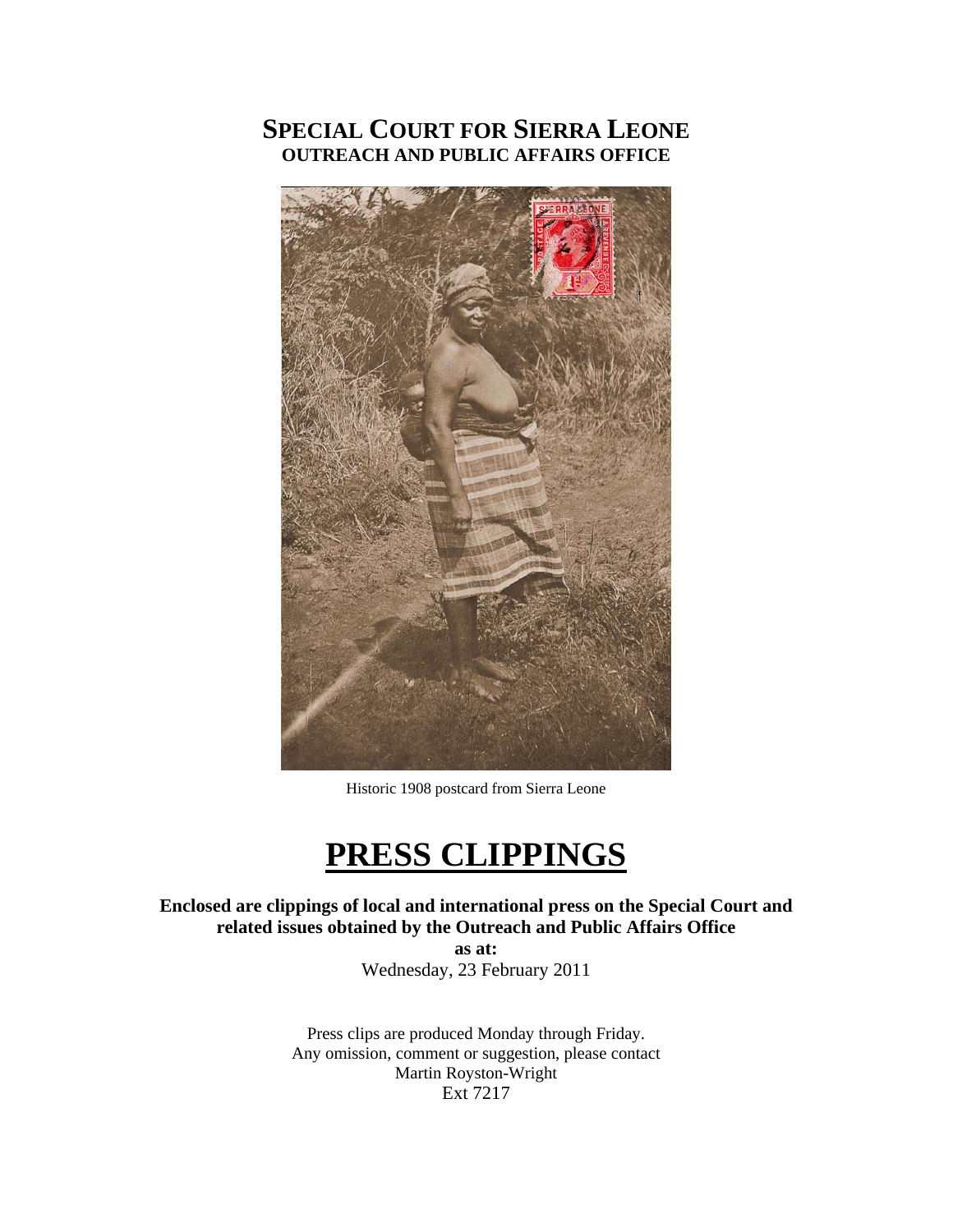| <b>Local News</b>                                                                  |           |
|------------------------------------------------------------------------------------|-----------|
| SLP takes over from Mongolian Peacekeepers at Special Court / VisitSierraLeone.org | Page 3    |
| <b>International News</b>                                                          |           |
| Goodbye, Blue Berets / New Internationalist Blog                                   | Pages 4-6 |
| Gaddafi's Blood-Soaked Hands / Time                                                | Page 7    |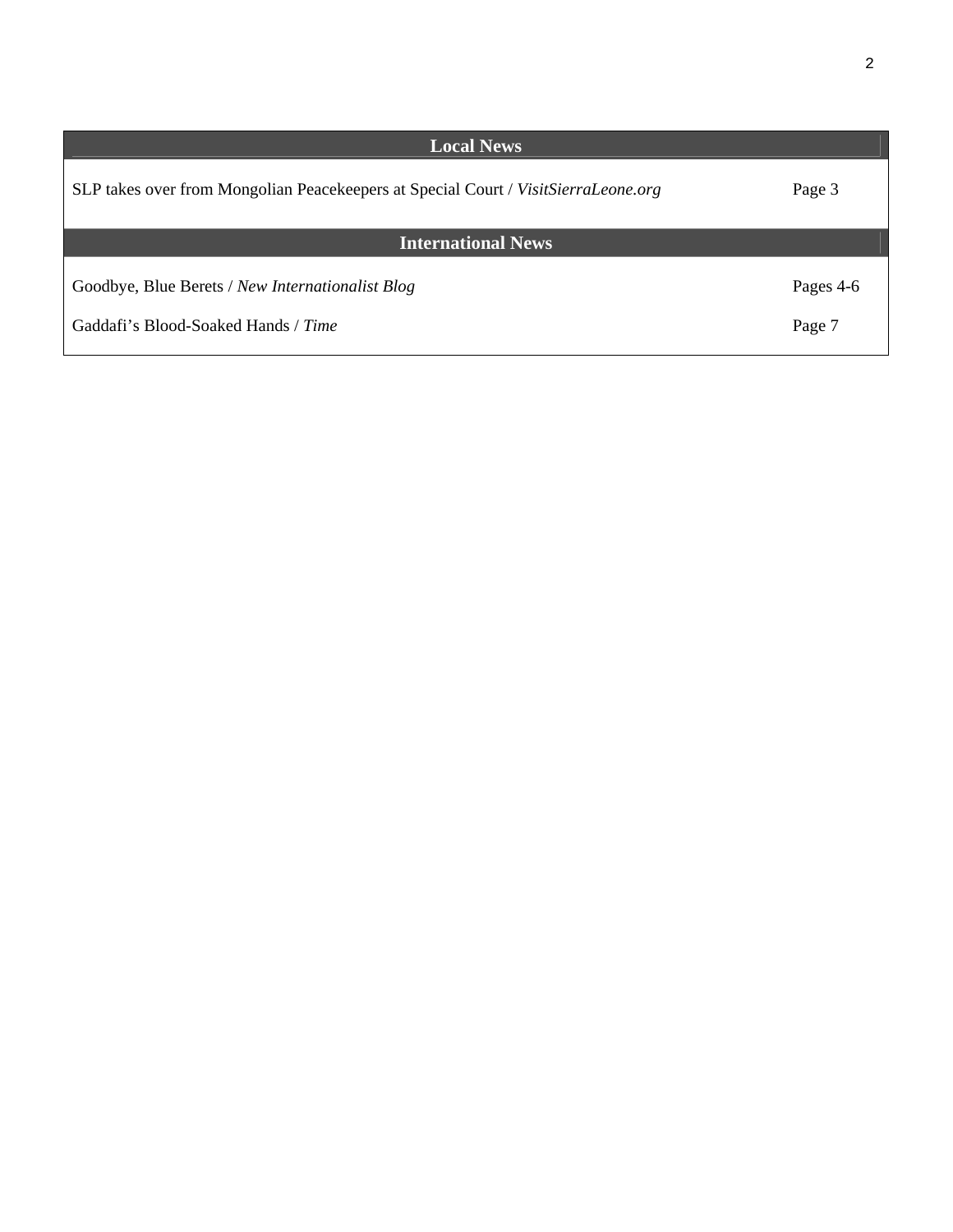### VisitSierraLeone.org Tuesday, 22 February 2011

#### **SLP takes over from Mongolian Peacekeepers at Special Court**

The Mongolian Peace keepers who have been providing security at the Special Court for Sierra Leone have handed over the baton to the Sierra Leone Police in a handing over ceremony last Friday at the Special Court's premises in Freetown.

The Mongolians have over the past eight years protected the Court's facilities and about 150 of them will depart the shores of Sierra Leone for their homeland.

人国区

In his address the President of the Special Court for Sierra Leone Hon. Justice Jon Kamanda commended the Mongolian Peacekeepers for the perfect job they have done by securing the Court up to this time. "The need to secure the Court has been so paramount considering the high profile cases the court has been handling" the Court's President stated.

Justice Kamanda told guests that the Court operated three Chambers which include two Trial Chambers and an Appeals Chamber adding that they successfully adjudicated three important cases dealing with the RUF, AFRC and the Civil Defence Forces while the fourth case which involved the former Liberian President; Charles Taylor is almost coming to an end in The Hague.

He said the Special Court has been a huge success in trying to bring to justice the perpetrators of heinous crimes committed during the war in the country and for this reason the Court was among the top three nominees for the 2010 Nobel Peace Prize.

The Registrar of the Special Court for Sierra Leone; Madam Binta Mansaray said the effort of the Mongolian Peacekeepers in bringing peace and security to Sierra Leone will always be remembered. The Court's Registrar said two of the Mongolian peacekeepers lost their lives while serving as guards in the Special Court. She expressed her condolences to their families on behalf of the Court, the Government of Sierra Leone and the UN.

<http://www.awoko.org/2011/02/21/slp-takes-over-from-mongolian-peacekeepers-at-special-court/>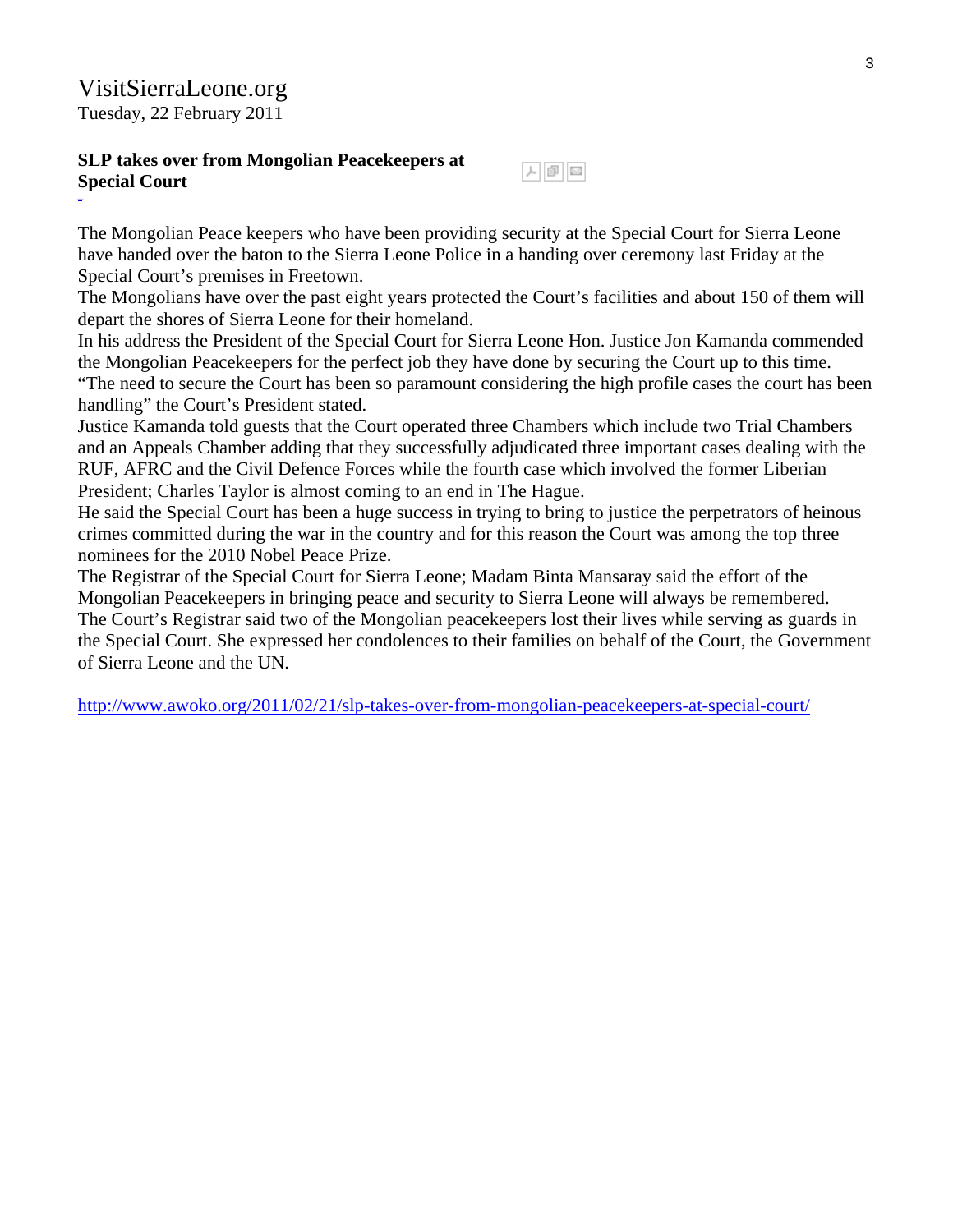## New Internationalist Blog

Tuesday, 22 February 2011 http://www.newint.org/blog/majority/2011/02/22/goddbye-blue-berets/

#### **Goodbye, blue berets**

Posted by Sulakshana Gupta

Starting this week, Sierra Leoneans in Freetown will miss a familiar sight they've grown used to. The resident battalion of Mongolian peacekeepers in their khaki uniforms and blue berets are finally leaving the country.



UN peacekeepers formally left the country in 2008, but the Mongolian Guard Force have protected the Special Court for Sierra Leone since January 2006 and managed the movements of high profile detainees like former RUF rebel leader Issa Sesay and former Liberian president Charles Taylor. Last week, in what was a colourful ceremony, they handed over the Court's security to the Sierra Leone Police.

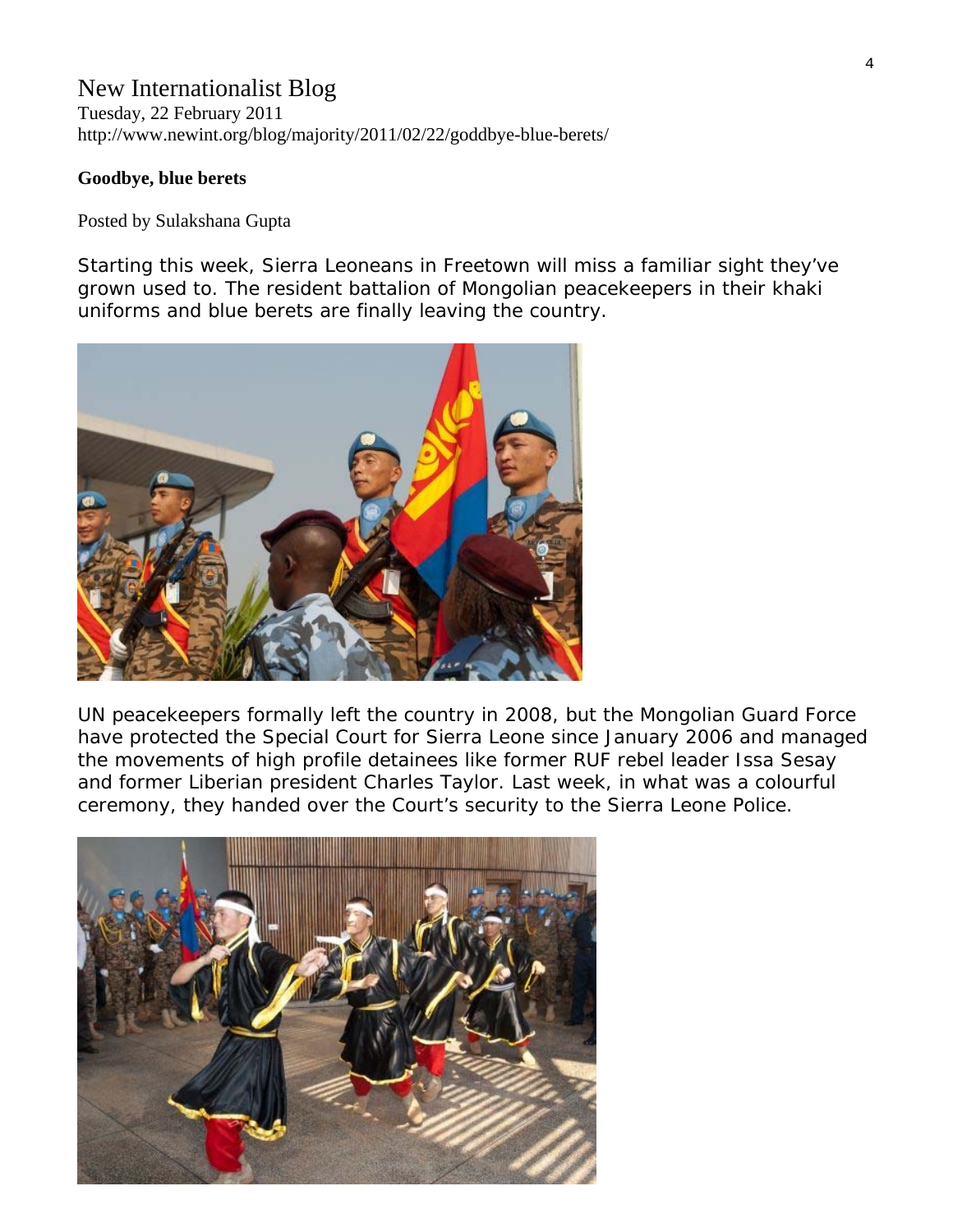A total of 2,300 Mongolian peacekeepers have served at the court but they've maintained a quiet presence. I've been visiting the court regularly since 2009 and the sight of them perched in their towers always comforted me. The only time I've made eye contact is when there's been a hearing or a screening at the court building.

They rarely left the premises, and when they did it was in secured UN vehicles in full uniform, which made them a bit of a novelty on the streets of Freetown. Though very respectful, they rarely smiled at passers-by and I was often tempted to pull a face, a tourist gag you'd try with one of the Queen's guards in London.

As part of the UN Assistance Mission in Sierra Leone (UNAMSIL), peacekeeping troops poured in from all over the world from the end of the civil war in 2002 – from India, Zambia, Jordan and Nigeria, just to name a few. Between 2002 and 2004, there were about 20,000 peace keepers in the country.



But the Mongolian contingent is different. In the past, peacekeepers mingled freely with the local population in Sierra Leone and many even intermarried and had children out of wedlock. But none of this for the Mongolians. They have maintained a cautious distance from the Sierra Leonean community. 'I think this made them more impartial and it's why we looked up to them,' says Aminata Sesay, who runs a small banana stall across the road from the court building.

In 2012, Sierra Leone will hold another national election, for the first time without the presence of UN peacekeepers. Some are nervous that the Mongolians have now left too. With issues of unemployment and service delivery close to a boil, the continued presence of the Mongolian guards could have had a calming effect.

However, it's something that needed to happen. This is part of the handover process at the Special Court from international to national staff. Last year, the detention centre at the court was handed over to the government to be converted into a women's prison. Increasingly, key positions are being offered to Sierra Leoneans.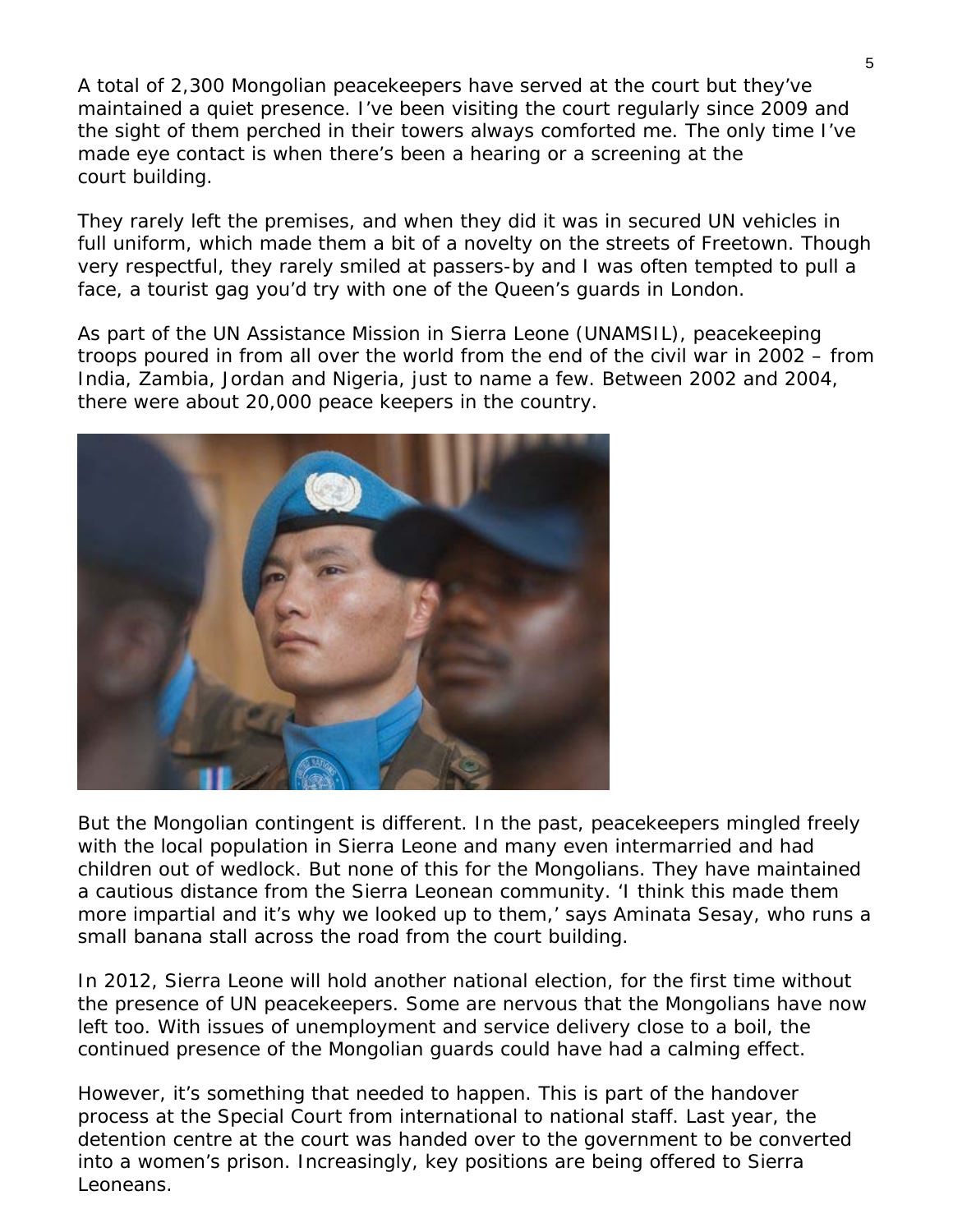

Still, many like me will miss having them around. Cote d'Ivoire has requested for a contingent of Mongolian peacekeepers and I'm sure the blue berets will continue to work tirelessly to maintain peace in West Africa.

*All photos by The Special Court for Sierra Leone.*